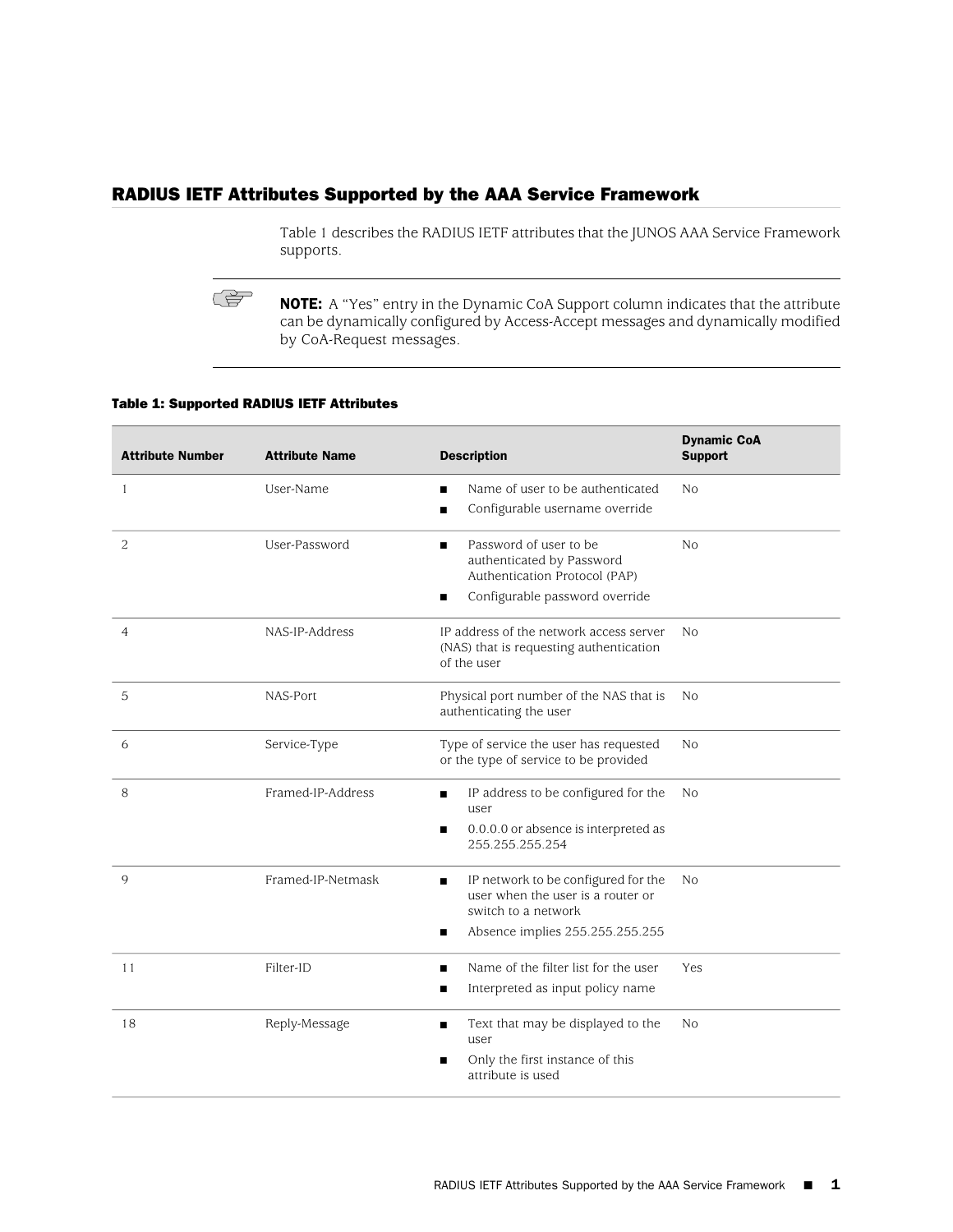| <b>Attribute Number</b> | <b>Attribute Name</b> | <b>Description</b>                                                                                                                                                                                                                                                                                                                                           | <b>Dynamic CoA</b><br><b>Support</b> |
|-------------------------|-----------------------|--------------------------------------------------------------------------------------------------------------------------------------------------------------------------------------------------------------------------------------------------------------------------------------------------------------------------------------------------------------|--------------------------------------|
| 22                      | Framed-Route          | String that provides routing information<br>to be configured for the user on the NAS;<br>in the format:                                                                                                                                                                                                                                                      | Yes                                  |
|                         |                       | <addr>[/<masklen>][<nexthop>[<cost>]]<br/>[tag <tagvalue>] [distance <distvalue>]</distvalue></tagvalue></cost></nexthop></masklen></addr>                                                                                                                                                                                                                   |                                      |
| 25                      | Class                 | An arbitrary value that the NAS includes<br>in all accounting packets for the user if<br>supplied by the RADIUS server                                                                                                                                                                                                                                       | No                                   |
| 27                      | Session-Timeout       | Maximum number of consecutive<br>seconds of service to be provided to the<br>user before termination of the session                                                                                                                                                                                                                                          | N <sub>o</sub>                       |
| 31                      | Calling-Station-ID    | Indicates that the NAS can send the<br>phone number from which the call<br>originated                                                                                                                                                                                                                                                                        | No                                   |
| 32                      | NAS-Identifier        | Identifies the NAS originating the request                                                                                                                                                                                                                                                                                                                   | No                                   |
| 40                      | Acct-Status-Type      | Indicates whether this<br>Accounting-Request marks the beginning<br>of the user service (Start), the end (Stop),<br>or the interim (Interim-Update)                                                                                                                                                                                                          | No                                   |
| 41                      | Acct-Delay-Time       | Indicates how many seconds the client<br>has been trying to send a particular<br>record                                                                                                                                                                                                                                                                      | No                                   |
| 42                      | Acct-Input-Octets     | Indicates how many octets have been<br>received from the port during the time<br>this service has been provided                                                                                                                                                                                                                                              | No                                   |
| 43                      | Acct-Output-Octets    | Indicates how many octets have been<br>sent to the port during the time this<br>service has been provided                                                                                                                                                                                                                                                    | No                                   |
| 44                      | Acct-Session-ID       | Unique accounting identifier that makes<br>it easy to match start and stop records<br>in a log file. The identifier can be in one<br>of the following formats:<br>decimal-For example, 435264<br>П<br>description-In the generic format,<br>П<br>jnpr<br>interface-specifier:subscriber-session-id;<br>For example, jnpr fastEthernet<br>3/2.6:1010101010101 | No                                   |
| 45                      | Acct-Authentic        | Indicates how the user was<br>authenticated: whether by RADIUS, the<br>NAS itself, or another remote<br>authentication protocol                                                                                                                                                                                                                              | No                                   |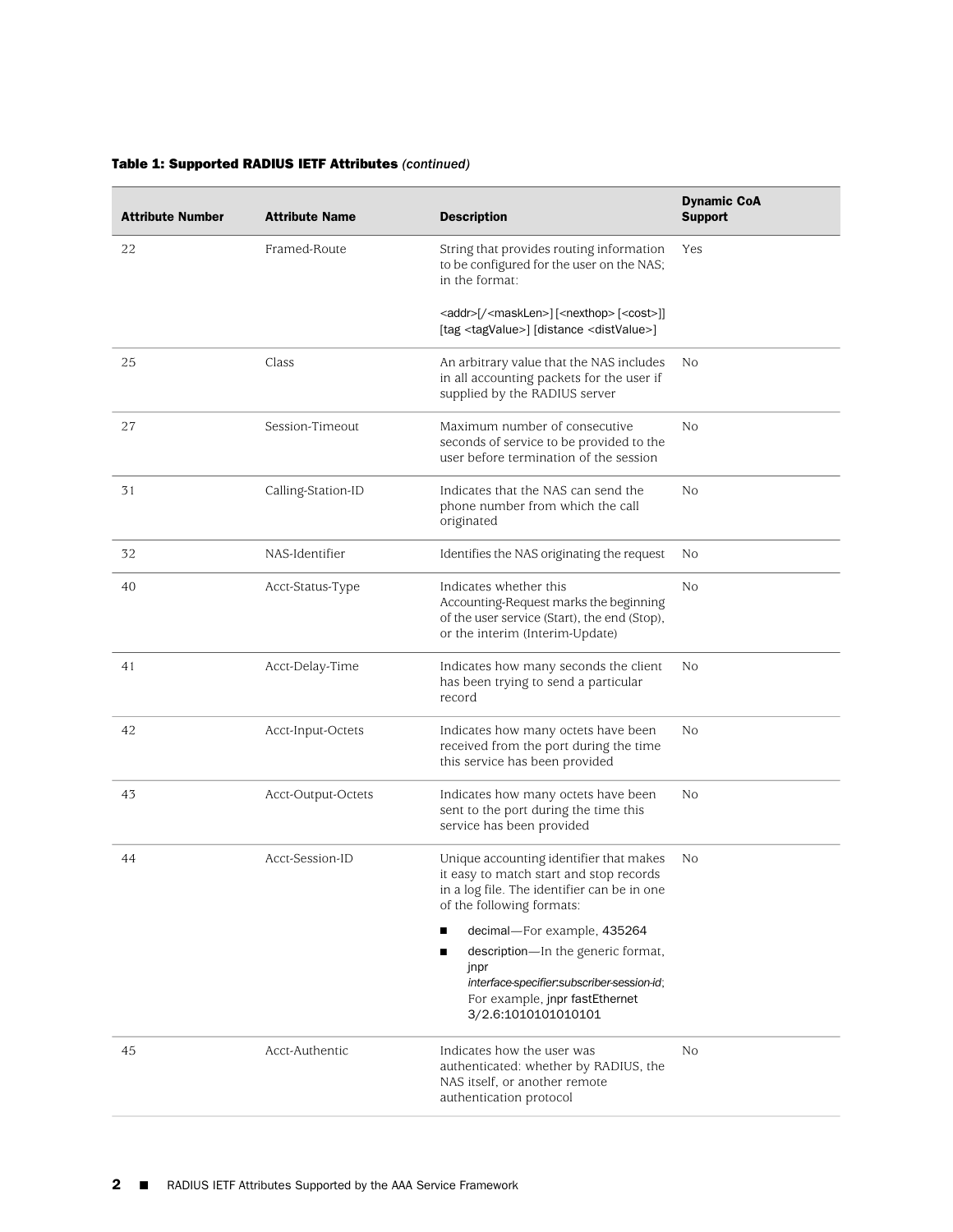| <b>Attribute Number</b> | <b>Attribute Name</b> | <b>Description</b>                                                                                                                                                                                                                                                 | <b>Dynamic CoA</b><br><b>Support</b> |
|-------------------------|-----------------------|--------------------------------------------------------------------------------------------------------------------------------------------------------------------------------------------------------------------------------------------------------------------|--------------------------------------|
| 46                      | Acct-Session-Time     | Indicates how long in seconds that the<br>user has received service                                                                                                                                                                                                | No                                   |
| 47                      | Acct-Input-Packets    | Indicates how many packets have been<br>received from the port during the time<br>this service has been provided to a<br>framed user                                                                                                                               | No                                   |
| 48                      | Acct-Output-Packets   | Indicates how many packets have been<br>sent to the port in the course of<br>delivering this service to a framed user                                                                                                                                              | No                                   |
| 49                      | Acct-Terminate-Cause  | Contains the reason the service (a PPP<br>session) was terminated. The service can<br>be terminated for the following reasons:                                                                                                                                     | No                                   |
|                         |                       | User Request (1)—User initiated the<br>п<br>disconnect (log out)                                                                                                                                                                                                   |                                      |
|                         |                       | Idle Timeout (4)-Idle timer has<br>п<br>expired                                                                                                                                                                                                                    |                                      |
|                         |                       | Session Timeout (5)-Client<br>п<br>reached the maximum continuous<br>time allowed on the service or<br>session                                                                                                                                                     |                                      |
|                         |                       | Admin Reset (6)-System<br>п<br>administrator terminated the<br>session                                                                                                                                                                                             |                                      |
|                         |                       | Port Error (8)-PVC failed; no<br>п<br>hardware or no interface                                                                                                                                                                                                     |                                      |
|                         |                       | NAS Error (9)-Negotiation failures,<br>п<br>connection failures, or address<br>lease expiration                                                                                                                                                                    |                                      |
|                         |                       | NAS Request (10)-PPP challenge<br>п<br>timeout, PPP request timeout,<br>tunnel establishment failure, PPP<br>bundle failure, IP address lease<br>expiration, PPP keep-alive failure,<br>Tunnel disconnect, or an<br>unaccounted-for error                          |                                      |
| 52                      | Acct-Input-Gigawords  | Indicates how many times the<br>Acct-Input-Octets counter has wrapped<br>around $2^{32}$ during the time this service<br>has been provided. Can be present in<br>Accounting-Request records only where<br>the Acct-Status-Type is set to Stop or<br>Interim-Update | No                                   |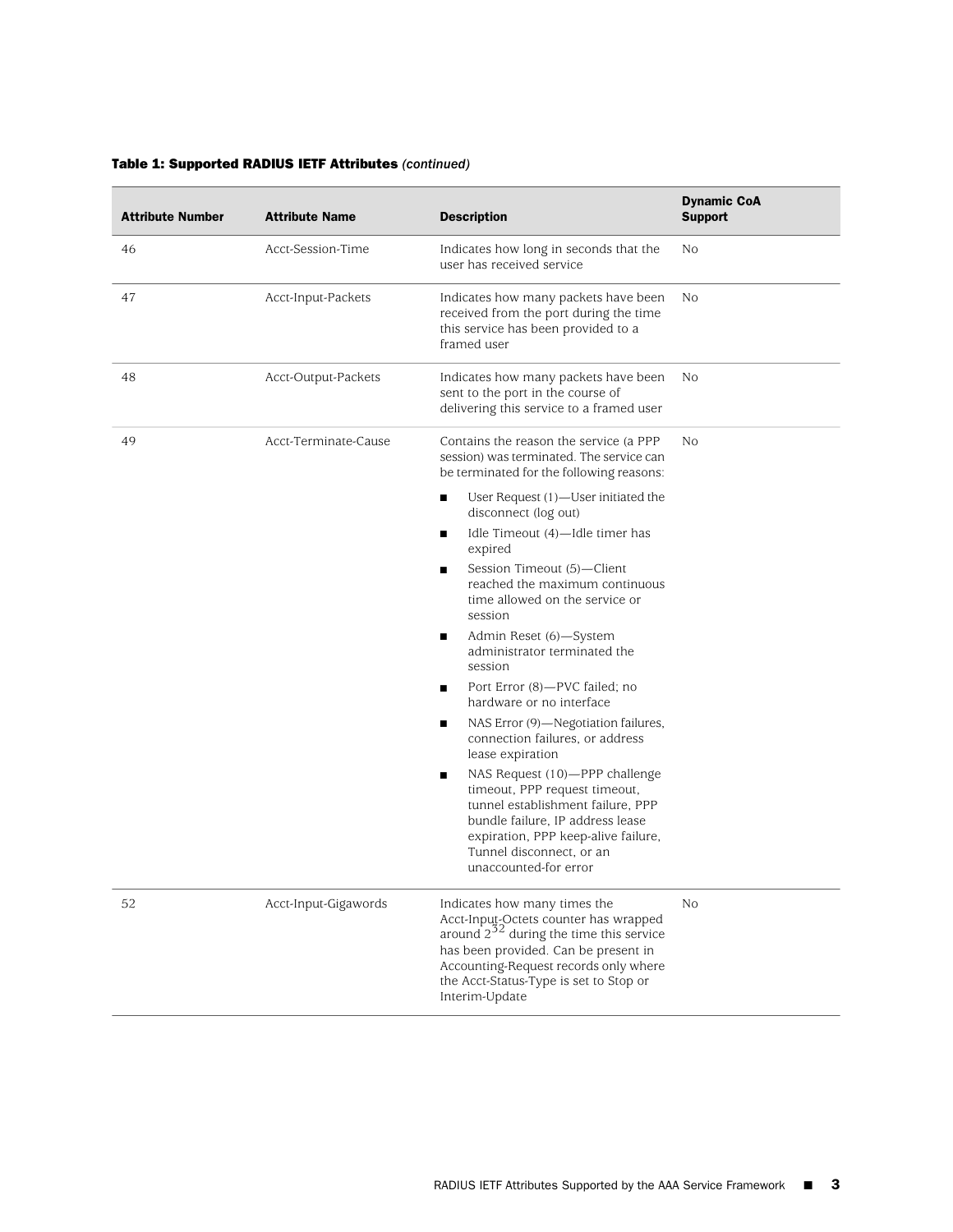| <b>Attribute Number</b> | <b>Attribute Name</b> | <b>Description</b>                                                                                                                                                                                                                                            | <b>Dynamic CoA</b><br><b>Support</b> |
|-------------------------|-----------------------|---------------------------------------------------------------------------------------------------------------------------------------------------------------------------------------------------------------------------------------------------------------|--------------------------------------|
| 53                      | Acct-Output-Gigawords | Indicates how many times the<br>Acct-Output-Octets counter has wrapped<br>around $2^{52}$ in the course of delivering<br>this service. Can be present in<br>Accounting-Request records only where<br>the Acct-Status-Type is set to Stop or<br>Interim-Update | No                                   |
| 55                      | Event-Timestamp       | Records the time that this event<br>occurred on the NAS, in seconds, since<br>January 1, 1970 00:00 UTC                                                                                                                                                       | No                                   |
| 61                      | NAS-Port-Type         | Indicates the type of physical port the<br>NAS is using to authenticate the user                                                                                                                                                                              | No                                   |
| 85                      | Acct-Interim-Interval | Number of seconds between each<br>interim accounting update for this<br>session                                                                                                                                                                               | No                                   |
|                         |                       | The router uses the following guidelines<br>for interim accounting:                                                                                                                                                                                           |                                      |
|                         |                       | Attribute value is within the<br>■<br>acceptable range (600 to 86,400<br>seconds)-Accounting is updated<br>at the specified interval                                                                                                                          |                                      |
|                         |                       | Attribute value of 0-No RADIUS<br>п<br>accounting in performed                                                                                                                                                                                                |                                      |
|                         |                       | Attribute value is less than the<br>■<br>minimum acceptable<br>value-Accounting is updated at<br>the minimum interval (600<br>seconds)                                                                                                                        |                                      |
|                         |                       | Attribute value is greater than the<br>п<br>maximum acceptable<br>value-Accounting is updated at<br>the maximum interval (86,400)<br>seconds)                                                                                                                 |                                      |
| 87                      | NAS-Port-ID           | Text string that identifies the physical<br>interface of the NAS that is<br>authenticating the user                                                                                                                                                           | No                                   |
| 88                      | Framed-Pool           | Name of an assigned address pool to use<br>to assign an address for the user                                                                                                                                                                                  | No                                   |
| 95                      | NAS-IPv6-Address      | Address of the NAS that is requesting<br>authentication of the user                                                                                                                                                                                           | No                                   |
| 96                      | Framed-Interface-ID   | Interface identifier that is configured for<br>the user                                                                                                                                                                                                       | No                                   |
| 97                      | Framed-IPv6-Prefix    | IPv6 prefix that is configured for the user                                                                                                                                                                                                                   | No                                   |